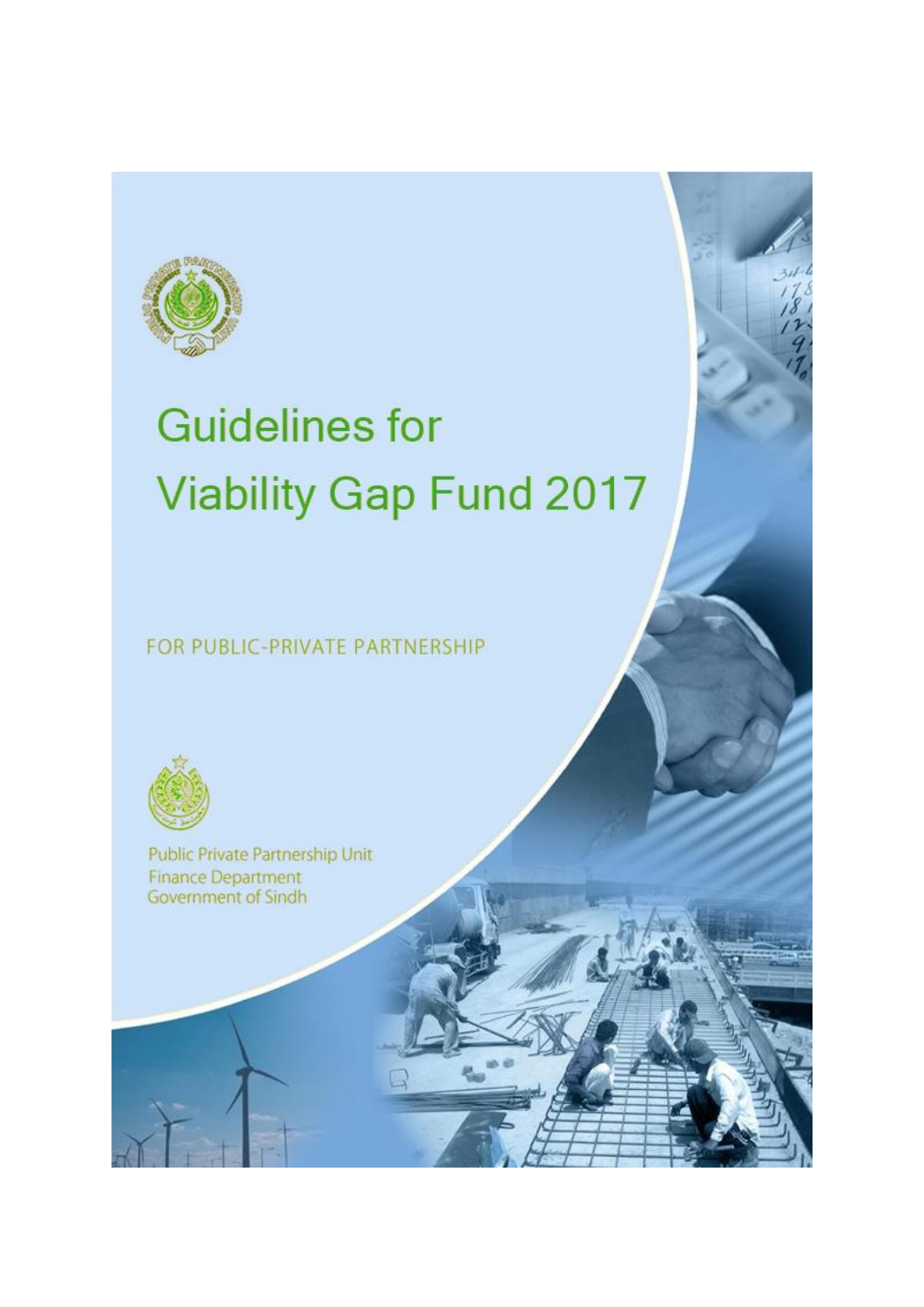**FINANCE DEPARTMENT**



# **GOVERNMENT OF SINDH**

## **Guidelines for Viability Gap Fund ('VGF') for Public Private Partnership Projects in Sindh Province**

The amended VGF Guidelines for Public Private Partnership (PPP) Projects have been approved by the PPP Policy Board in its 22nd meeting (7th November 2017) held under the chairmanship of Honorable Chief Minister Sindh.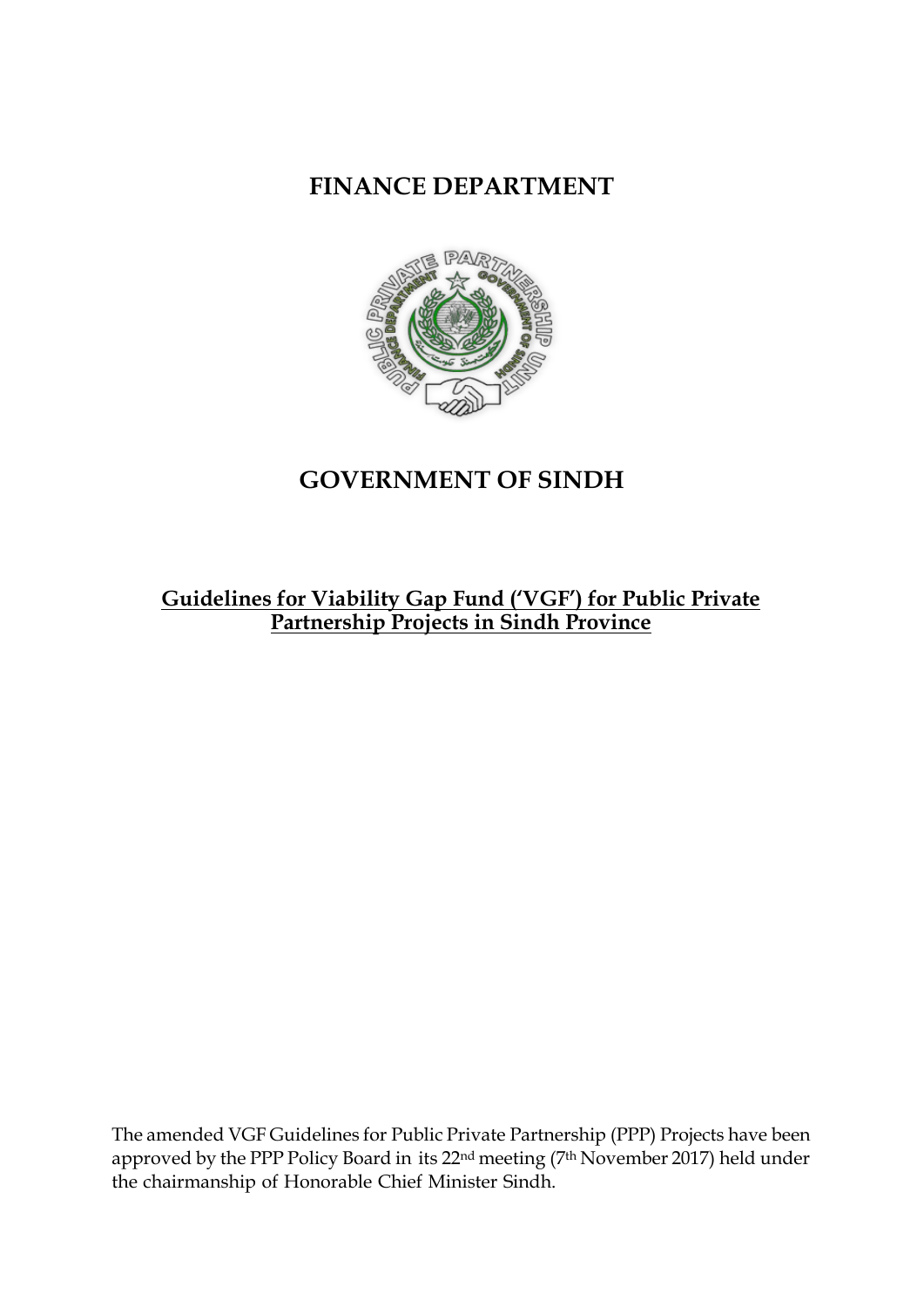# **TABLE OF CONTENTS**

|                | Introduction                           | 5  |
|----------------|----------------------------------------|----|
| 2              | Viability Gap Funding                  |    |
| 3              | Eligibility Criteria                   |    |
| $\overline{4}$ | Management and Control of Existing VGF |    |
| 5              | Request and Approval Procedures        | 14 |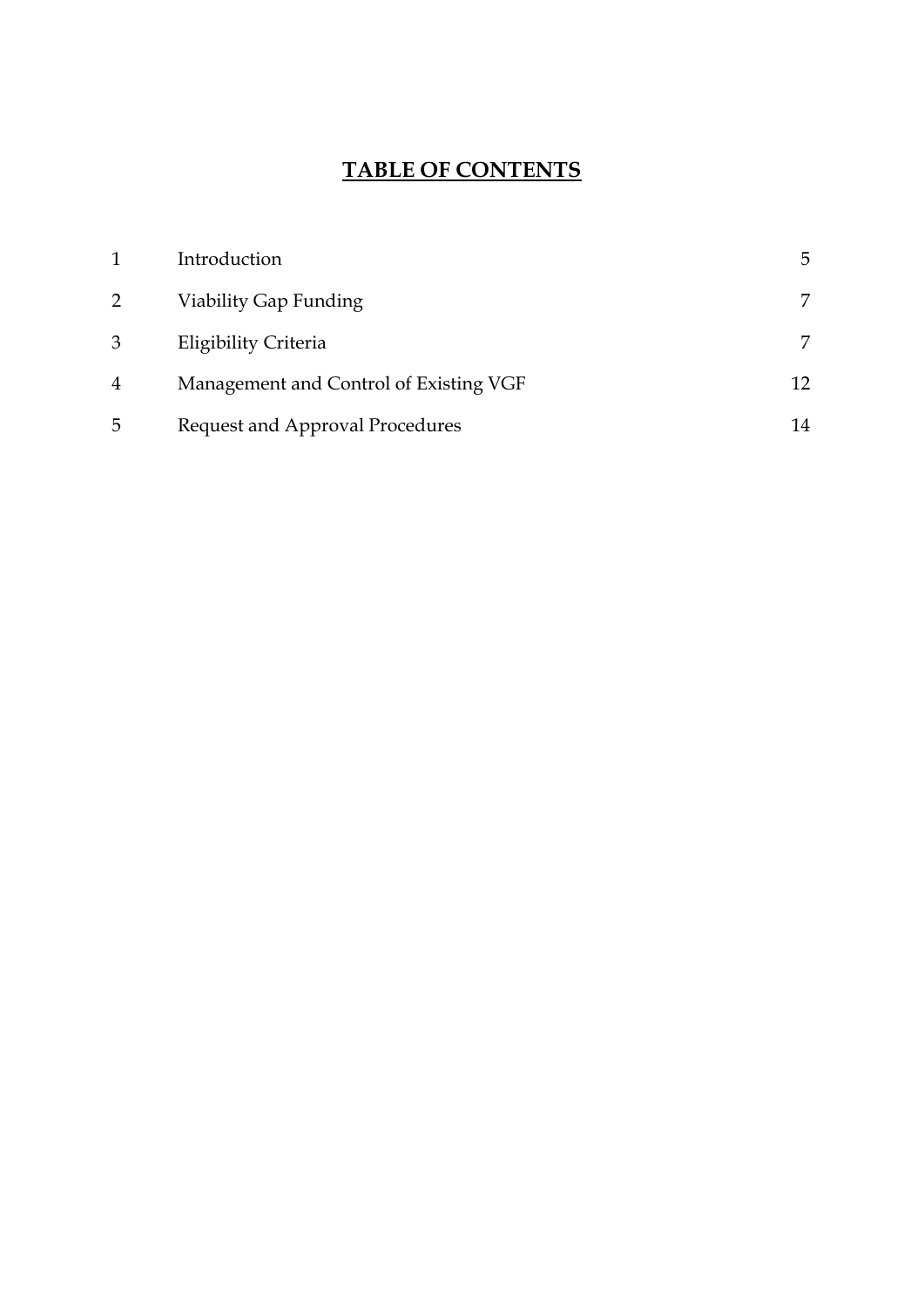# **LIST OF ACRONYMS**

<span id="page-3-0"></span>

| <b>ADB</b>     | Asian Development Bank                            |
|----------------|---------------------------------------------------|
| ADP            | Annual Development Plan of Sindh Province         |
| <b>ESMS</b>    | <b>Environmental and Social Management System</b> |
| Government     | Provincial Government of Sindh                    |
| <b>NPV</b>     | Net Present Value                                 |
| PDF            | <b>Project Development Facility</b>               |
| <b>PFS</b>     | <b>Project Feasibility Study</b>                  |
| PMU            | Project Management Unit inside SFD                |
| <b>PPP</b>     | Public Private Partnership                        |
| <b>PPP</b> Act | Sindh Province PPP Act, 2010, as amended          |
| PSF            | Public-Private-Partnership Support Facility       |
| <b>SFMH</b>    | Sindh Financial Management House                  |
| <b>SFD</b>     | Sindh Province Finance Department                 |
| <b>SPPA</b>    | Sindh Public Procurement Act, 2009, as amended    |
| <b>VGF</b>     | Viability Gap Fund                                |
| <b>VFM</b>     | Value for Money (analysis)                        |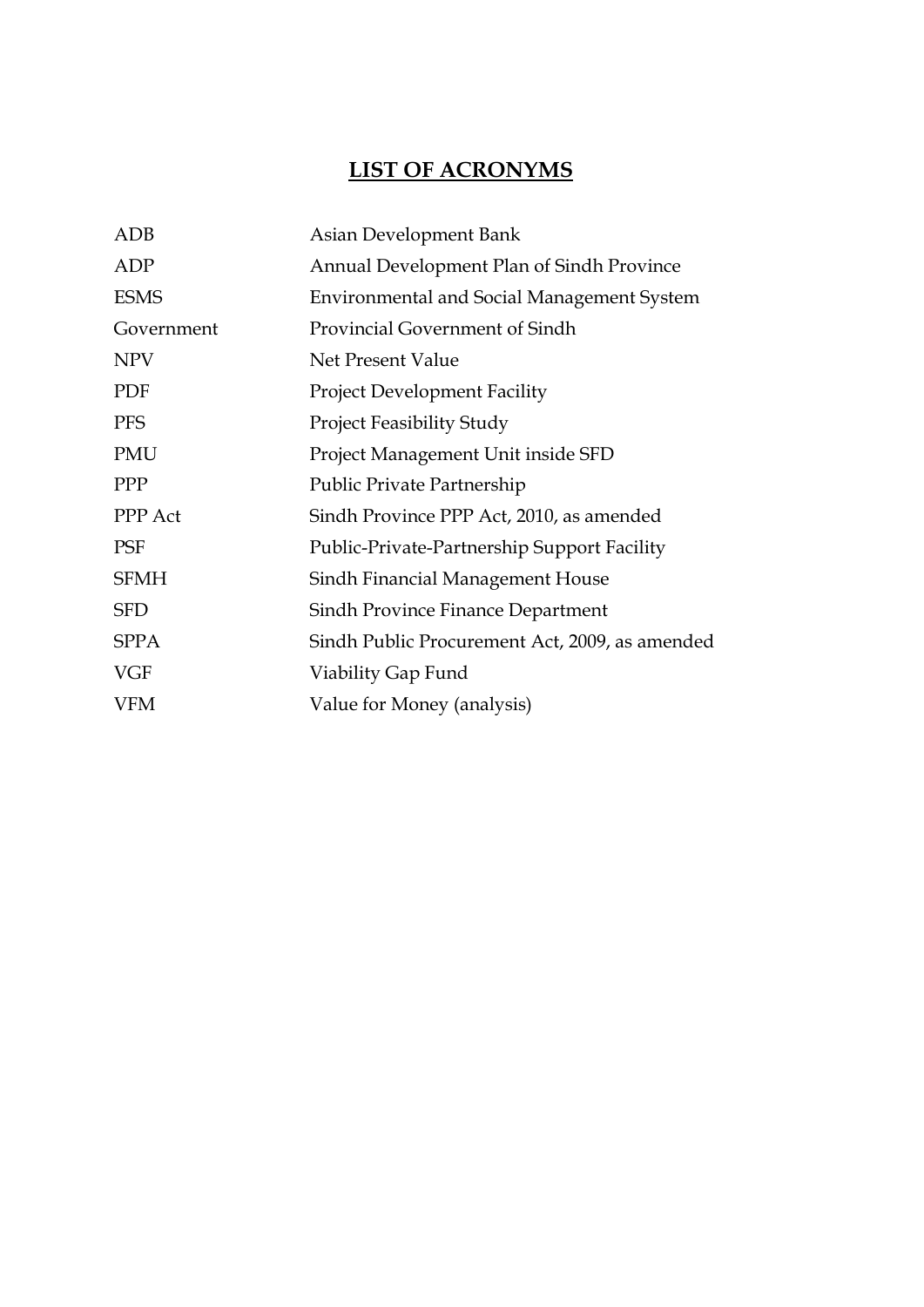#### **1. INTRODUCTION**

- 1.1 The Government of Sindh strengthened the Public-Private-Partnership (PPP) option as an infrastructure project development mode through promulgation and adoption of the Sindh Province PPP Act 2010, as amended from time to time ('PPP Act'), and established institutions under the PPP Act, comprising the departmental PPP nodes that initiate projects based on the development priorities, including those identified in the ADP, and facilitated by the PPP unit for final approvals by the PPP policy board.
- 1.2 The Government uses PPP procurement principally, but not exclusively, where it is possible for the private sector to charge the users of the infrastructure or its beneficiaries in order to recover its costs, repay its debts and make a return on its investment. The Government recognizes, however, that there will be potential PPP projects where it is the Government's policy not to charge the users of assets, for example public schools, public hospitals, rural roads/highways etc. There will also be economically justifiable projects where the payment by users or beneficiaries will be insufficient to make the project financially viable, for example where the operators of such projects are constrained, either by Government or by the market, from charging unacceptably high tariffs.
- 1.3 The Government also recognizes that there would be many infrastructure projects where user charges are not sufficient to meet the developer required return or there are projects which shall be developed on Annuity Based, Shadow toll/ income, or Performance based payments. For this reason, the Act enabled the establishment of the Viability Gap Fund (VGF) to make such requisite payments on a periodic basis over the life of the project and/or on an upfront capital subsidy basis using a Net Present Value (NPV) calculation. Existing VGF Guidelines were approved and promulgated in 2012.
- 1.4 To ensure that the obligations and commitments are met to provide required financial support over PPP concession period, the PSF now represents a formal independent VGF institution that has been incorporated as a ring-fenced section 42 Company under the Companies Act of 2017. The PSF will be used to enhance corporate governance and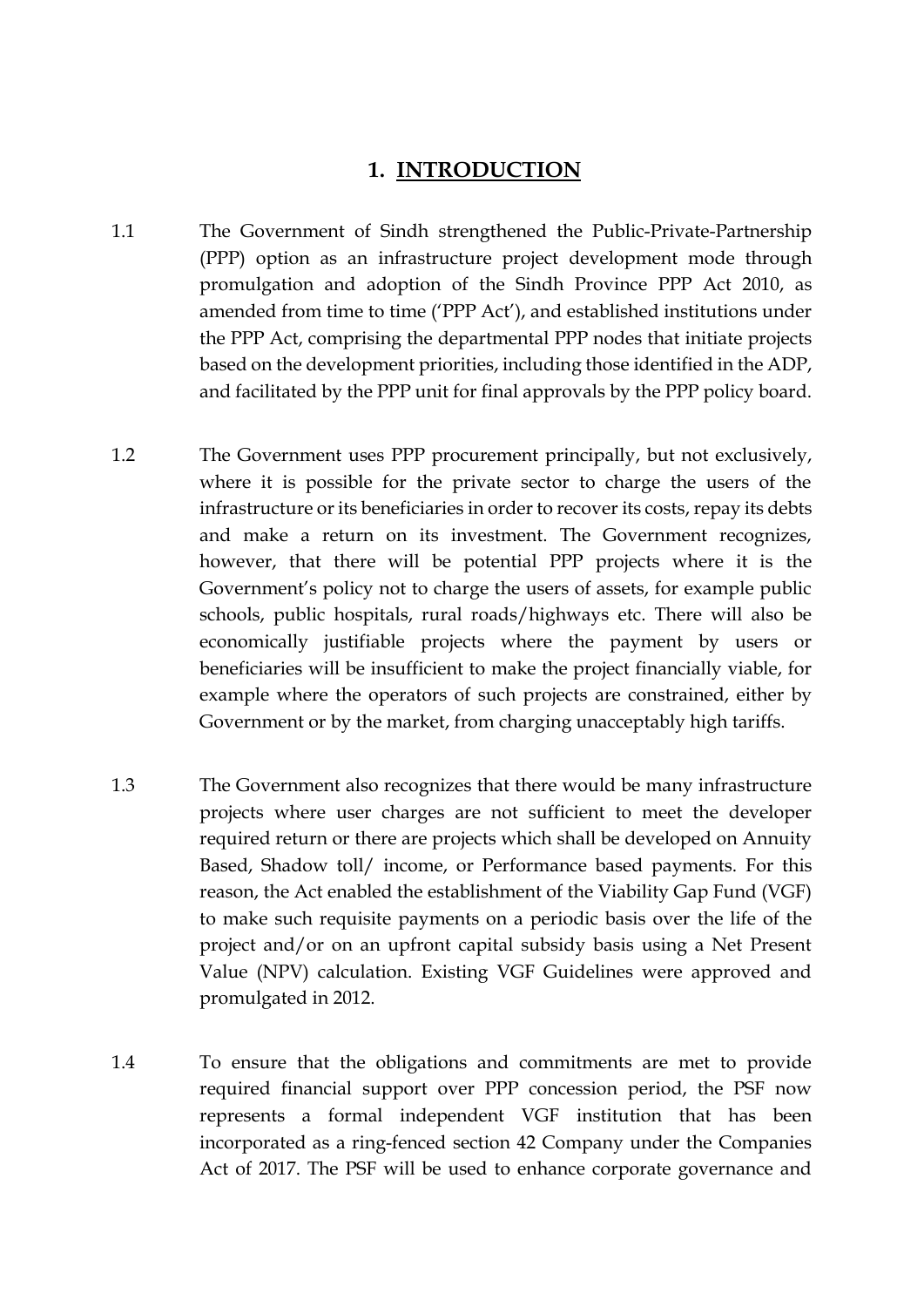transparency of the new VGF. The PSF structure is intended to better ensure (i) rigorous use of Value from Money (VFM) analysis of VGF proposals, (ii) approval only of VGF structures that appropriately address the risk allocation intended under the PPP Act and (iii) taking necessary steps to explore viable alternatives for risk mitigation prior to any consideration of cash collateralization practices. Cash collateralization, should, in any event be minimized.

- 1.5 VGF regime shall have two systems working in parallel up to January 2022.The new VGF shall be controlled and managed by PSF. The existing VGF management will remain under Sindh Fund Management House (SFMH), Finance Department until January 1, 2022 and thereafter shall merge with new VGF controlled by PSF. The risk management function for new and existing PPP projects will however be centralized with PSF after its incorporation. However, any contractual obligations of old projects beyond 2022 shall also be paid through existing VGF beyond 2022. Projects for which investor solicitation has been initiated under the existing VGF mechanism, the funding for the same shall be done through the existing VGF.
- <span id="page-5-0"></span>1.6 This document is intended to supersede the 2012 VGF guidelines.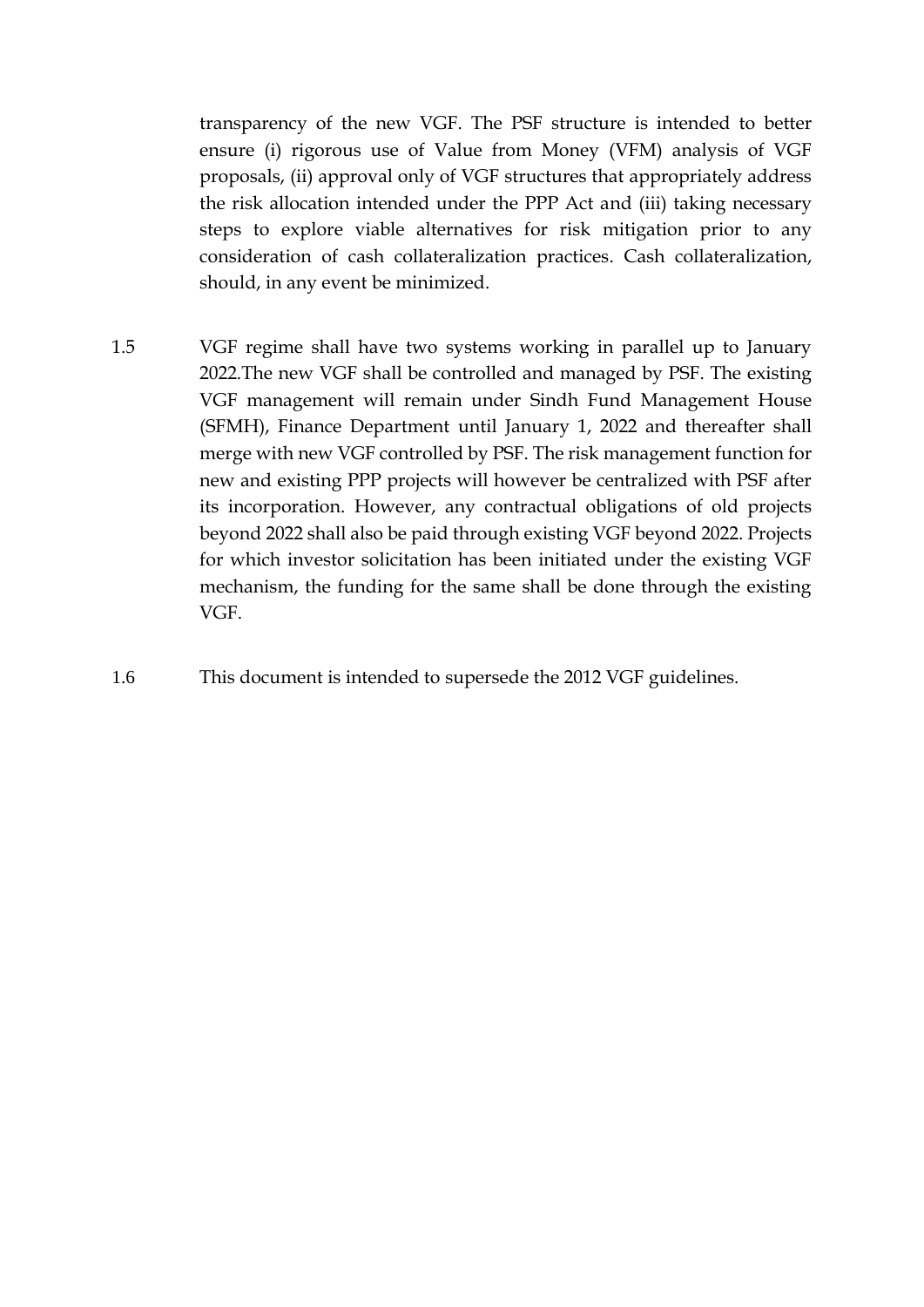### **2. VIABILITY GAP FUNDING**

- 2.1 The VGF will provide the funds for those projects approved by the PPP Policy Board that are economically and/or socially viable but financially unviable. The funds shall be disbursed to the private partner/ PPP project company which has been contracted to carry out the project under any PPP variants mentioned in the PPP Act in accordance with the applicable laws.
- 2.2 Approved VGF support will cover all forms of required commitments described in these guidelines (both capital and operating support) as required over project life. VGF will therefore either:
	- i. compensate for the initial outlay required from the Government in the PPP Project; and/ or
	- ii. compensate for the difference between the contractual payment necessary for the PPP Private Investors to recover costs (including debt servicing) and/or to meet agreed estimated return on investment.
- 2.3 The PSF shall also be responsible for managing all project risks over the concession life for its own new VGF exposure under these guidelines and for all existing VGF commitments. In this role, it shall be obliged to maintain all VGF commitment records including records for past VGF transactions.
- <span id="page-6-0"></span>2.4 The PPP laws, rules, regulations and policy provides several alternative financial evaluation criteria. Primarily, lowest present value of VGF subsidy for the period covered by the PPP concession shall be the preferred financial evaluation criterion.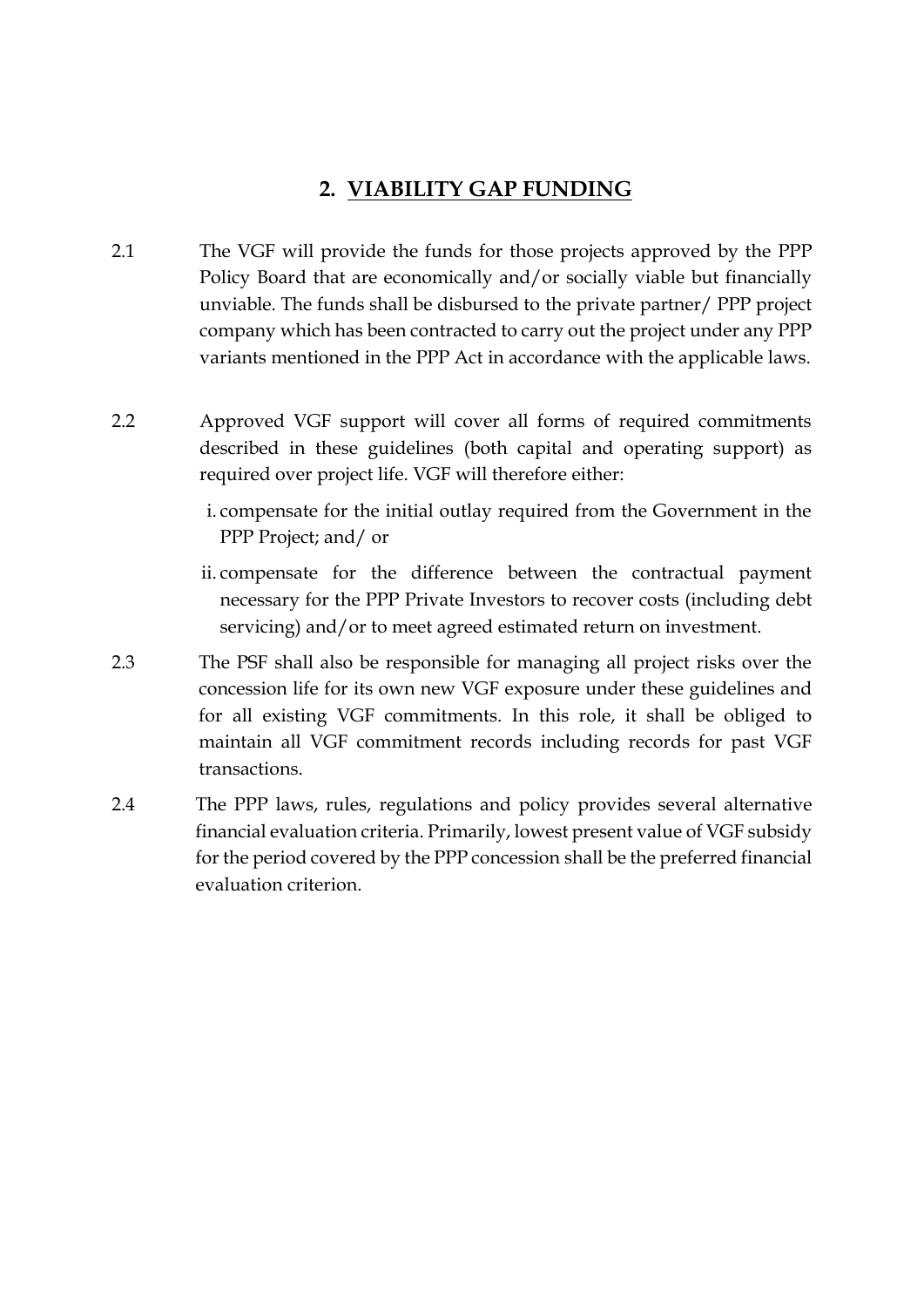## **3. ELIGIBILITY CRITERIA**

- 3.1 For new VGF support, the PPP Policy Board shall approve PPP projects based on, *inter alia*, the VGF Guidelines (as approved by PPP Policy Board and amended from time to time).
- 3.2 The PPP nodes shall, in their recommendations for either new VGF or existing VGF, satisfy the following policy requirements:

**I. Listed and Approved Sectors:** The PPP project shall be from one of the sectors listed in Schedule I of the Sindh Public-Private Partnerships Act, 2010 (the Act) as amended from time. To prioritize the PPP projects, the nodes may (when necessary) incorporate independent and credible surveys. Projects that are evaluated as the most viable should be prioritized by the PPP nodes.

**II. Under regime of the PPP Act:** Government support through VGF in a PPP Project is subject to the PPP Act.

**III. As per guidelines on procurement:** The procurement of the project must have been in accordance with the Sindh Public Procurement Act, 2009 (SPPA)and the Sindh Public Procurement Rules, 2010, as amended.

**IV. Government Agency Approval:** The project must have been vetted by the administrative head of the Government Agency and this should be submitted to PSF (or PPP Unit in the case of Existing VGF) and subsequently PPP Policy Board.

**V. Means of reducing viability gap exhausted:** The concerned procurement agency/Node should provide reasons and conclusions for its required recommended structure and quantum of estimated funding requirement of VGF taking into account, the required findings in the Project Feasibility Study (PFS) listed in the PDF Guidelines. The PPP node will further certify its recommendations to PSF as follows:

(i) That it has analysed and confirms that the tariff/user charge cannot be increased to eliminate or reduce the viability gap of the PPP project with reasons including user ability to pay surveys, Government caps on user charge or the lack of capacity/ability to collect user charge by the Government agencies.

(ii) That it has analysed and confirmed that the PPP project concession term cannot be increased for reducing the viability gap so as (i) the project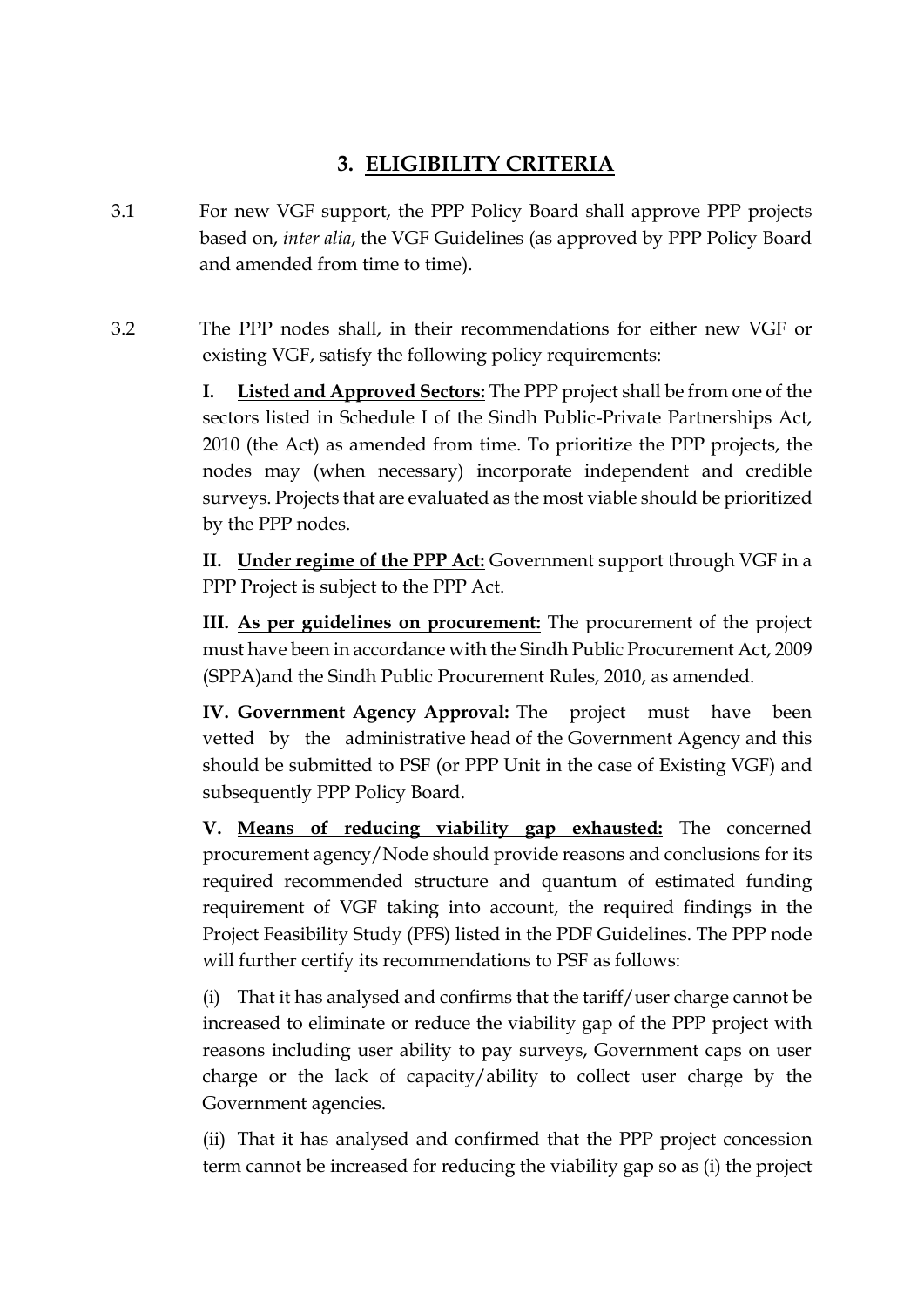equipment life is not exceeded, (ii) concession parameters would require review due to expected changes in demand and quality and type of services to be rendered and/or (iii) any lengthening of such project concession term may not materially reduce VGF support levels;

(iii) That the capital cost estimates have been independently checked and verified by appointed transaction advisor in the case of an unsolicited bid where the proponent would have commissioned the initially submitted PFS.

(iv) That the project cannot generate market returns for investors and/or minimum base case debt service cover ratios for project finance lenders by virtue of Government caps on tariff/user charges that affect project financial viability, and project requires estimated VGF at levels recommended.

(v) That the Administrative Department is unable to provide relief on its own.

**VI. Capital Grants:** To address project viability gaps in the most transparent way, the most preferential use of VGF is upfront capital grants. Within the PFS, sizing of capital grants must be preceded first by establishing a base case cash model, then by undertaking a market benchmarking study to estimate a fair return to project investors. The capital grant amount together with the assumed timing of its injection visa-vis equity and debt shall be used to remove any negative gap between the estimated return of the base case cashflow model and the estimated project investor return.

**VII.Capital Grant pari-passu with Equity Common Share:** To ensure that PPP Project Investors are already at risk when VGF Capital Grants are made, VGF Capital Grants will be injected no earlier than on a pari-passu basis with common equity injection into a PPP Project. To facilitate ease of sponsor acceptance of this provision, the full VGF capital grant amount may be deposited into a net escrow account no later than the date of financial close of all debt and equity commitments for the subject PPP Project.

**VIII. Return Mechanisms Attached to Capital Grants:** The PFS shall identify significant upside case(s) for upside case cashflow projections and estimated additional market returns to investors. When appropriate, revenue sharing rights may be proposed to allow PSF as new VGF provider (or in the case of existing VGF, the Government) to share in general upside revenues / income or specifically defined income. PSF must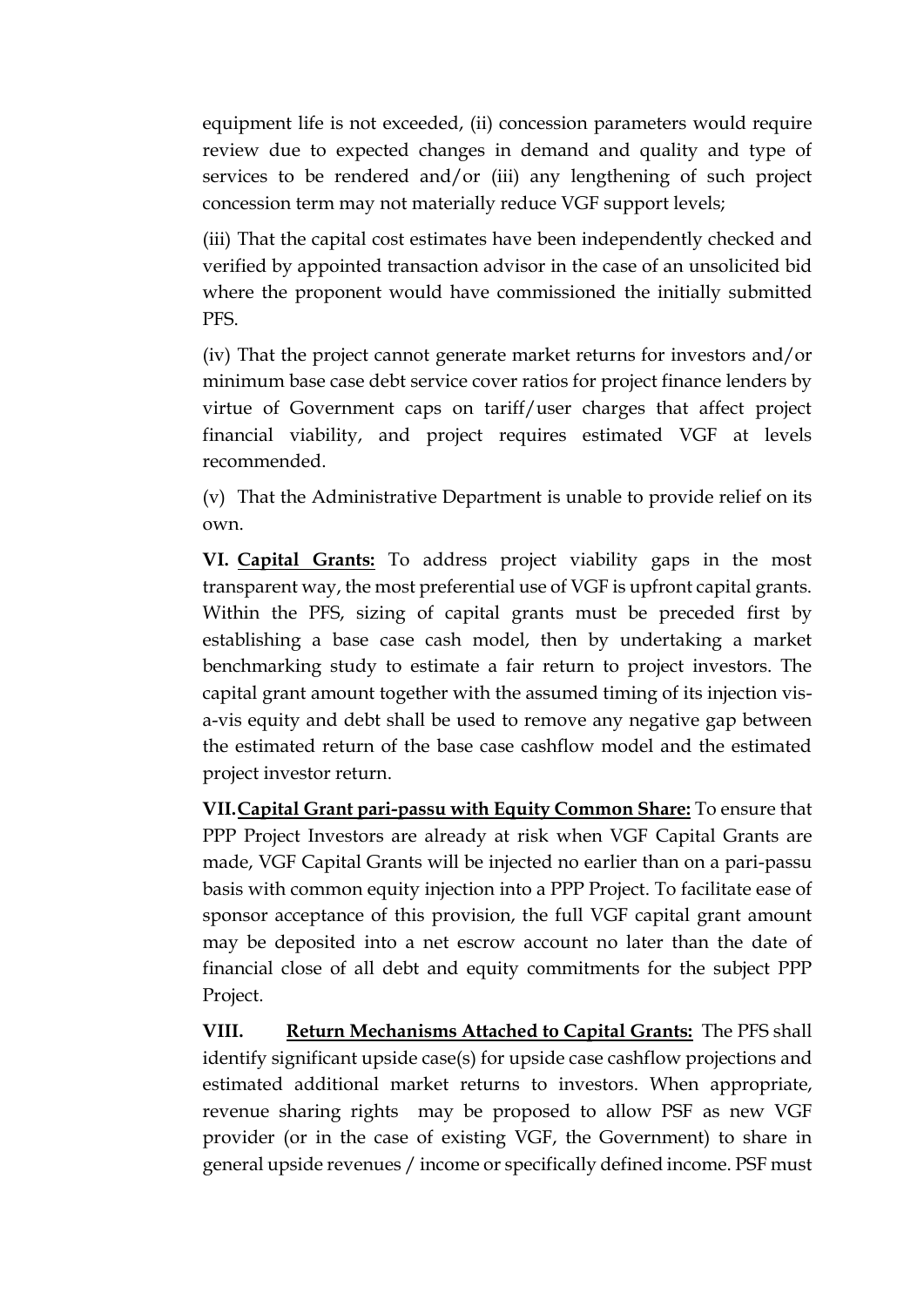receive payments in lieu of such rights in the priority and amount defined in the project Security Agreement flow of funds managed by a Security Agent Bank. The VGF provider must be a signatory to the Security Agreement.

IX. Subordinated Debt: The PFS base case cashflow model with or without use of Capital Grant may generate annual senior debt service coverage ratios regarded as too low by senior lenders surveyed under the PFS. The reduction of senior debt via subordinated debt replacement would be one means of increasing debt service coverage ratios to market norms. Therefore, VGF may be used to provide subordinated debt. However, it must ensure that:

(i) Loan documents provide for deep subordination meaning that senior debt would be retired before any subordinated debt principal can be paid and that subordinated debt payments would not be made to the extent that allocated revenues were insufficient.

(ii) As with return mechanism above, principal and interest payments can only be made from revenues derived under the priority and amount defined in the project Security Agreement flow of funds managed by a Security Agent Bank. The VGF provider must be a signatory to such project Security Agreement.

(iii) Subordinated debt would not be provided with event of default rights in the event of non-payment.

**X. Other forms of equity and debt:** Common equity, equity with voting rights or forms of equity shall be an allowable use of VGF. Similarly, provision of senior debt shall be an allowable use of VGF.

**XI. Charged Tariffs for Services:** The project should ideally provide a service against payment of a pre-determined tariff or user charge. The PPP node will ensure that the PFS presents an estimate of tariff or user charge for the proposed projects that covers all costs including any costs of funds borrowed and provides a market based return to the investors to attract credible and experienced private parties and make the project bankable. The estimated VGF requirement based on the proposed tariff/user charge should also be indicated in the PFS and the reasons given along with any tangible information/survey or Government policy / directive that would support this estimate. Estimates must take account of previous collection history and may incorporate conservative assumptions in cases where there is little or no collection history of a user fee or a materially increased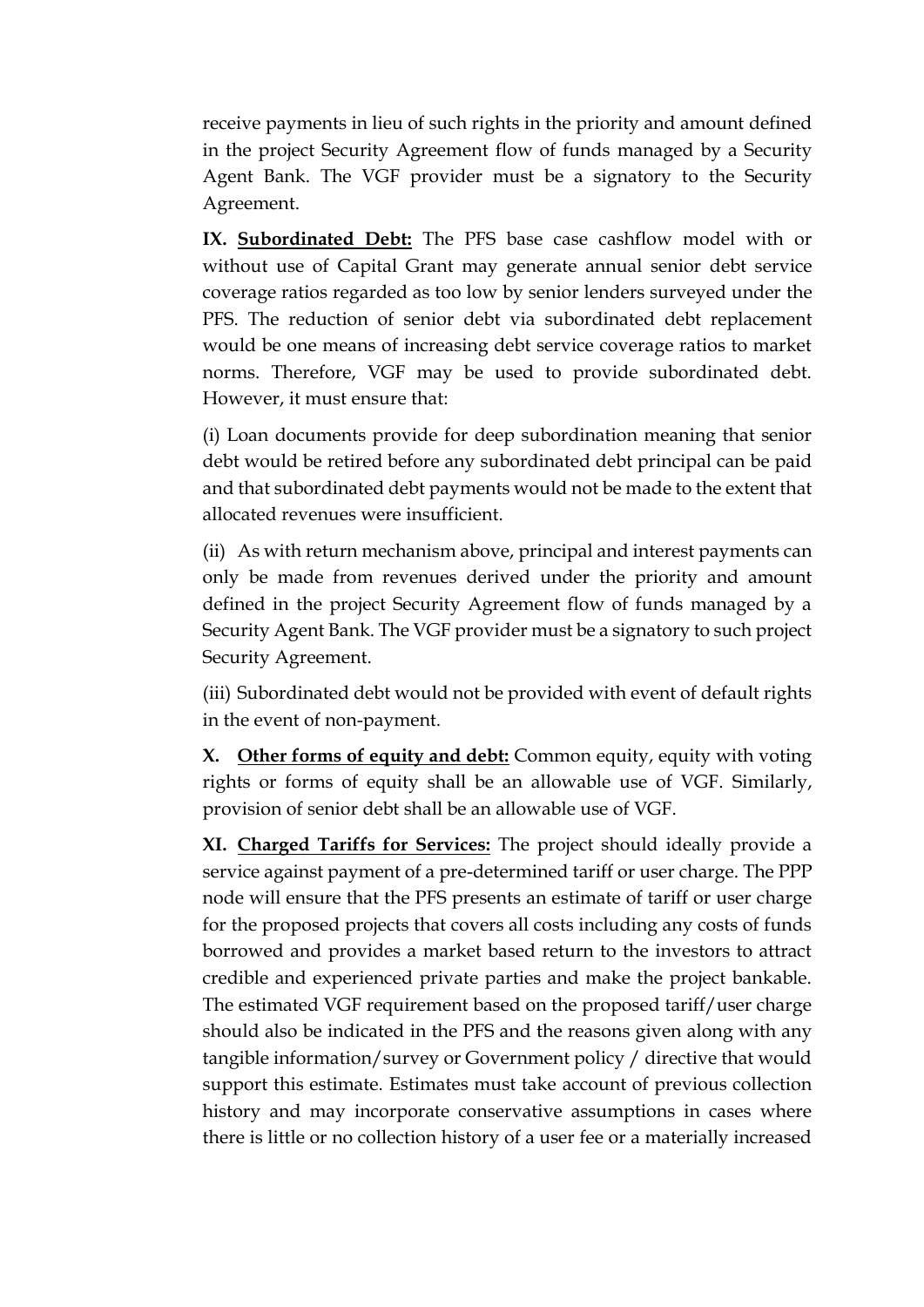user fee. This does not preclude projects in the following Performance based section with no charged tariff / user fee.

**XII. Performance Based Payments:** As a condition of VGF, the PPP concession contract should provide required detailed service levels and linked payments to such levels of service delivered or standards achieved by the Private Sector Partner. An acceptable independent system of measuring that performance must be put in place by the Government Agency. Costs of this service can be passed on in the tariff/user charge. The advantages of independent monitoring to ensure quality benchmarked delivery of outputs and outweigh any cost impact on VGF support level. The Government Agency may also use the option of establishing an independent regulatory boards/structures to ensure that actual outputs are appropriately measured against benchmarked requirements and accordingly paid. This minimizes arbitrary and unilateral actions by either party that may otherwise negatively affect the PPP concession contract integrity and payment regime.

**XIII.VGF Limitation:** VGF may not be used to reduce financial obligations of existing shareholders or project lenders in a debt restructuring. However, VGF increases may be used post financial closure to address Government approved PPP project expansion or improvement costs or in the case where the Government has taken back effective control of the PPP project company following a Concession Agreement default.

<span id="page-10-0"></span>**XIV.Relevant Procedures and Requirements are met:** The Government Agency nodes should propose their selected type of VGF support and calculation of the VGF amounts (including estimated contingent liability (if any)) and these should be supported through the Project feasibility study which must have been reviewed by PSF (in the case of new VGF) [or by PPP Unit (in case of existing VGF)] and the PPP Unit and approved by the PPP Board. The nodes in their request must certify to the PPP Board that the review for VGF requirements has been completed as detailed in Section 3.1.5 above and they have conducted analysis and taken all necessary steps to reduce the need for VGF support.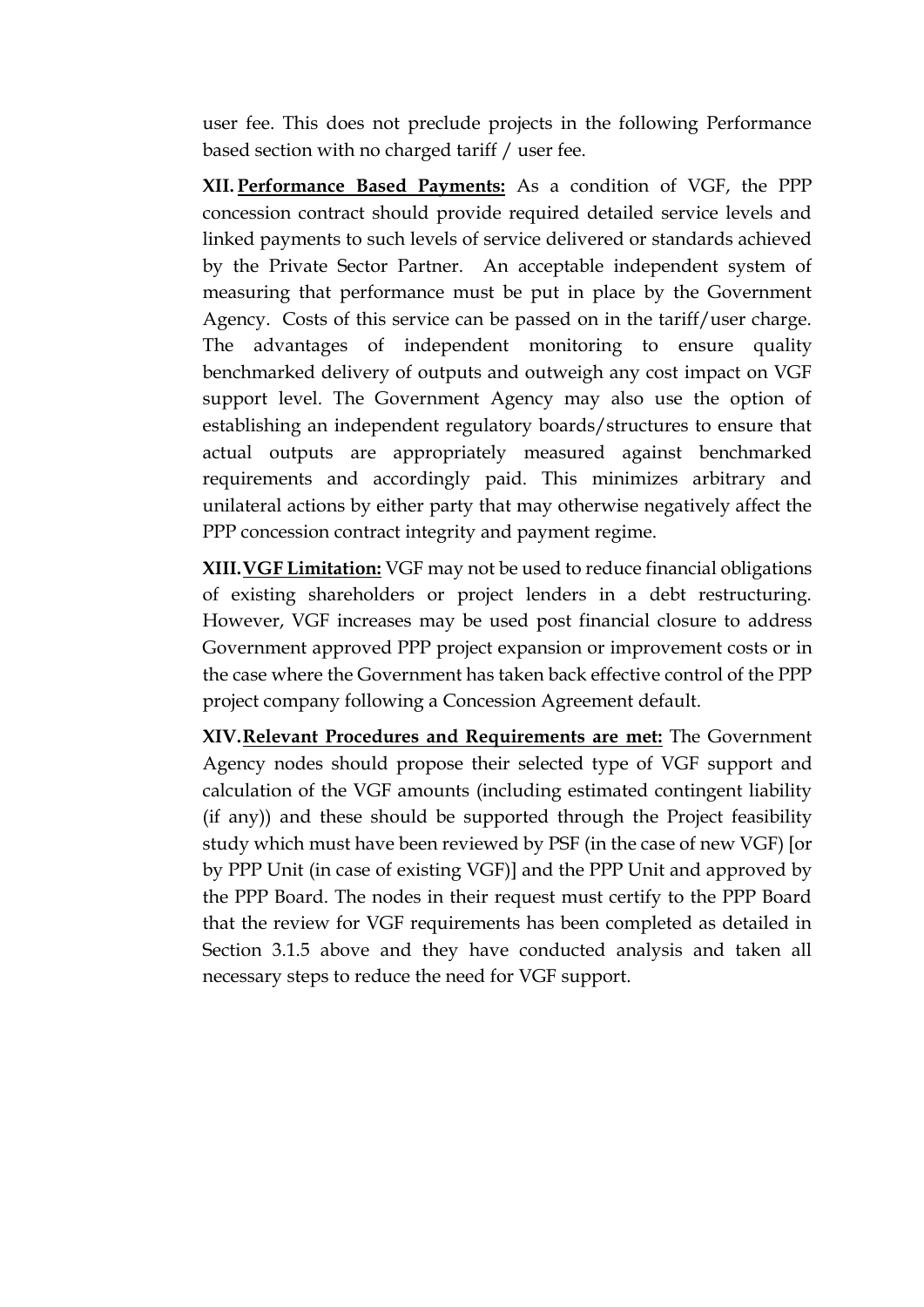## **4. MANAGEMENT AND CONTROL OF NEW VGF AND EXISTING VGF**

- 4.1 The Government shall until January 1, 2022, ensure the following process for the use of the existing VGF and the new VGF facility under the control and management of PSF:
	- i) The existing VGF may only be used to support PPP projects approved by the Government through the PPP policy board under the PPP Act 2010 prior to January 1, 2022. This would include all existing approved and functioning PPP projects and new projects approved for VGF support prior to January 1, 2022.
	- ii) The Government shall continue to provide funding to the existing VGF to fulfil all commitments and obligations of the PPP project portfolio approved by the Government prior to January 1, 2022.
- 4.2 However, each new PPP project considered for VGF support shall first be submitted to PSF for VGF support. In the event PSF subsequently declines new VGF support for specific reasons, Government Agency shall refer the project together with the PFS to the PPP policy Board (through PPP Unit) with the request seeking funds from the existing VGF and providing full details and reasons.
- 4.3 PSF shall manage and control the new VGF using the PSF Financial Management Guidelines. SFD should continue to manage and control the existing VGF until January 1, 2022 at which time PSF shall become the sole custodian, manager and controller of all VGF activities and funds.
- 4.4 SFD will re-estimate, on an annual basis, the likely annual demands for the next fiscal year (in each quarter) that will have to be met from the new VGF. PSF shall review financial models, invoices and payment requisitions etc. for each PPP Agreement that is signed in order to ensure for their own satisfaction that payments from the new VGF have been properly calculated and authorized and that, if deductions have been made from any payment to a project company, the correct amount has been paid from the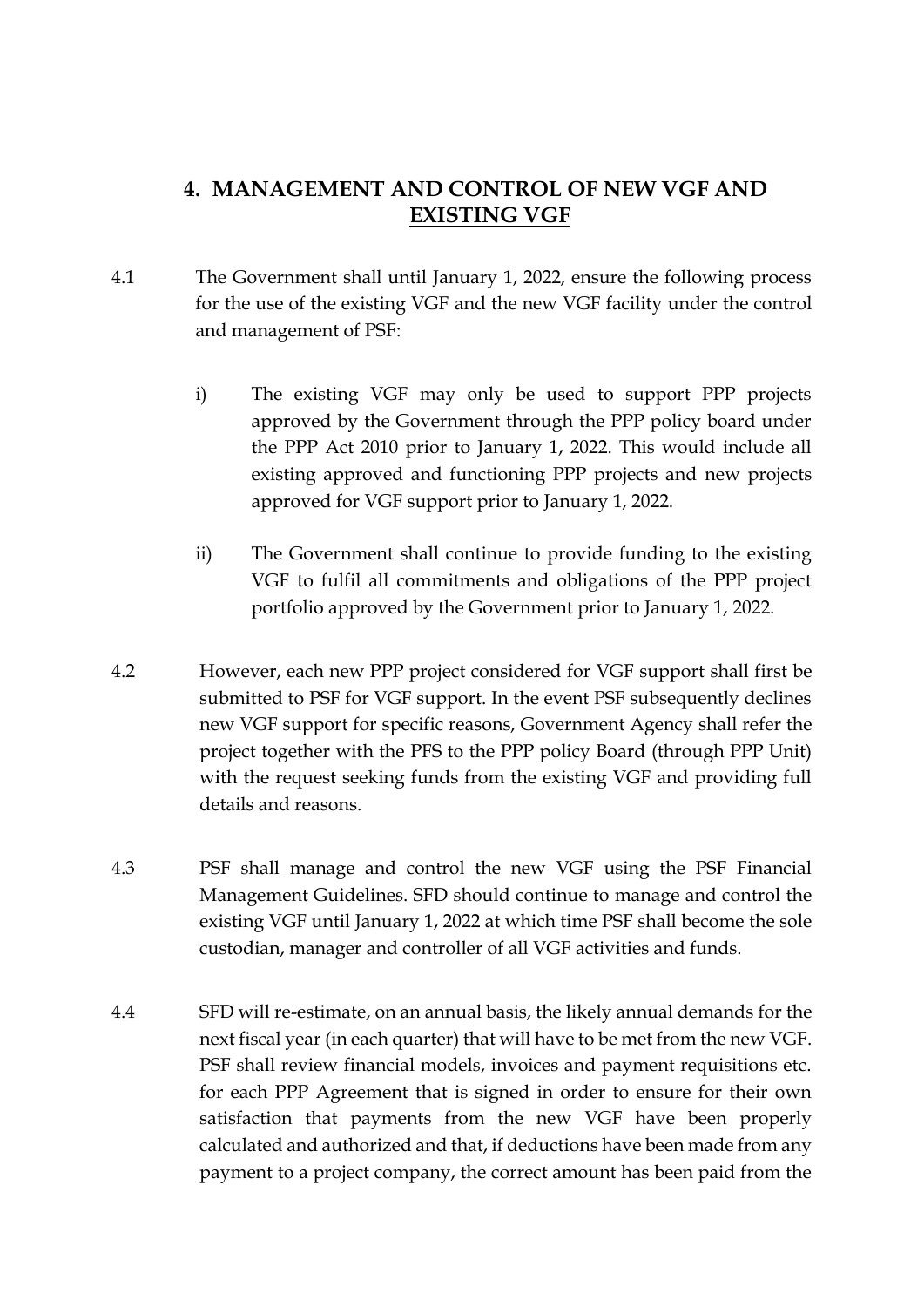new VGF. For review of the said calculations, PSF shall rely on the data provided by the Government Agency, Private Sector Investor(s), PPP Unit or other party has requested support from the existing VGF. If the purpose of the new VGF is to meet capital cost subsidies or minimum levels of revenue (in the case of user-pay projects), PSF or its nominee shall have the power to obtain any information on costs or receipts that are held by the Government Agency or by the Private Sector Investor(s).

- 4.5 PSF in coordination with PPP Unit will estimate on an annual basis the contingent liabilities (including guarantees, warranties, etc.) relating to both new VGF and existing VGF. PSF will publish on an annual basis for the PPP Policy Board, the total amount of contractually-committed payments from the new VGF and an estimate of all non-contractuallycommitted new VGF liabilities for projects that have been approved but not reached financial close. The amount for each future Government fiscal year shall be identified separately.
- 4.6 PSF will study means of estimating probability weighted risk exposure attached to VGF contingent liabilities as addressed in more detail in the PSF risk management manual. Such estimates would govern the amount of targeted reserve funding for VGF contingent liabilities.
- <span id="page-12-0"></span>4.7 PSF will report to every meeting of the PPP Board the inflows into the new VGF, the outflows from the new VGF, the remaining and envisaged liabilities of the new VGF, status of funding of contingent reserves, and the balance of the new VGF and shall ensure to release the requisite funds required to meet these obligations.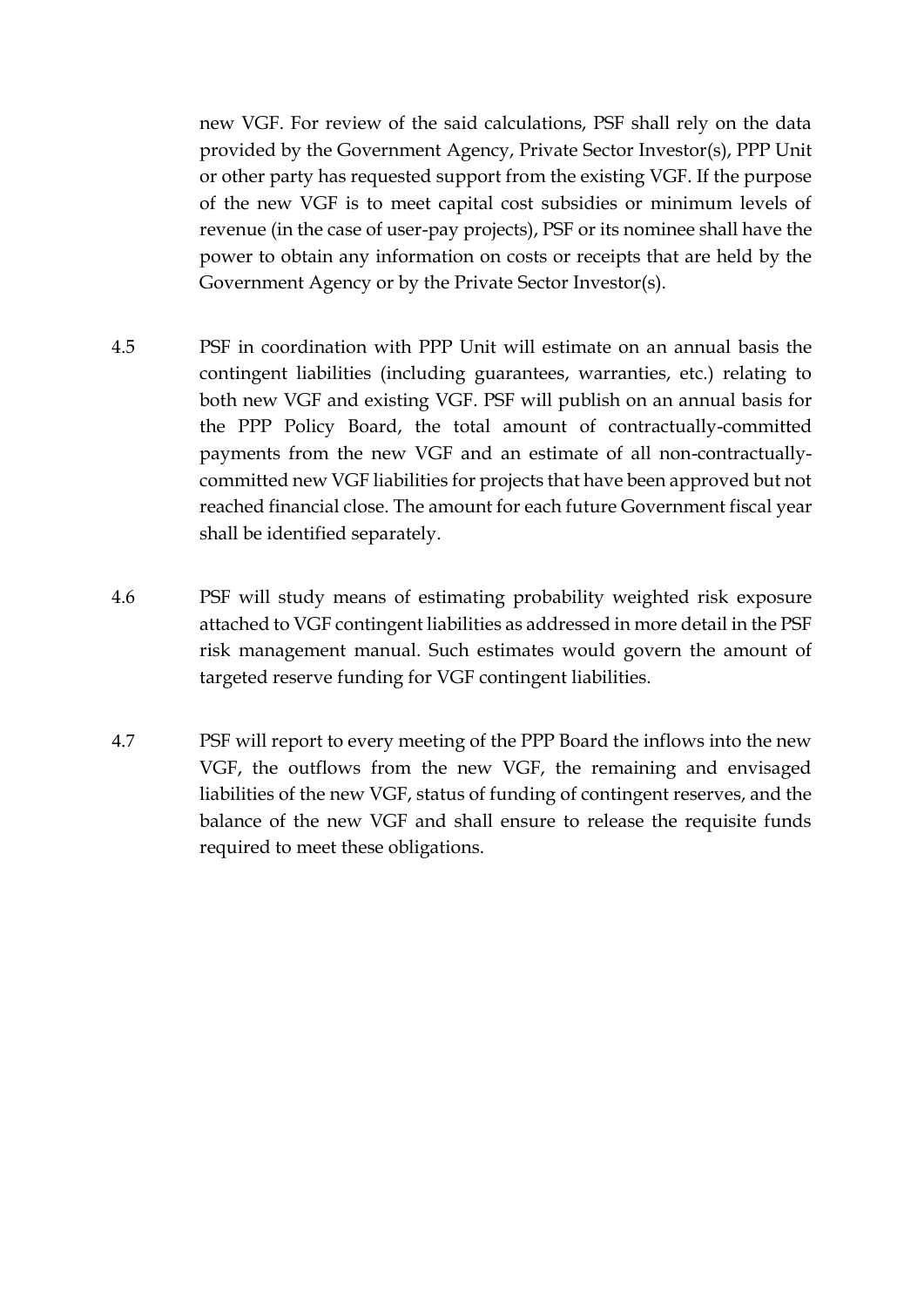#### **5. REQUEST AND APPROVAL PROCEDURES**

- 5.1 Each new PPP project considered for VGF support shall first be submitted to PSF for VGF support. The proposal shall include the evidence necessary, as described in Section 3 above, to demonstrate compliance with the eligibility criteria and categories the request for support as capital subsidy (including equity and debt commitments) or Operating support (including minimum revenue guarantees). Any proposal must propose a NPV methodology incorporating a discount factor which best approximates the PPP project's expected weighted cost of capital, using whenever possible equity and debt funding rates from comparable completed PPP project transactions. It is also important that a rigorous Value for Money (VFM) analysis is incorporated into the PFS as part of its evaluation taking into account both costs of the PPP project and the public-sector comparator and measurement of quantifiable and qualitative value added of the PPP project.
- 5.2 The Government Agency shall also provide evidence that it has assessed other options within the partial or full control of the Government that can reduce capital and/or operating costs i.e., availability of land, support infrastructure such as buildings, access roads, water supply, electricity availability, gas pipelines, environmental/ resettlement/relocation costs, etc., payment/waiver/discounts on taxes/duties, payments for any disputes, settlement costs or to meet upfront equipment/development costs so as to minimize VGF support levels.
- 5.3 PSF shall evaluate the project proposals and suggest any changes which may reduce the NPV of new VGF. The proposal shall include detail regarding what form and for what purpose such support is necessary.
- 5.4 VGF proposals that are derived from unsolicited bids are proposed by Government agencies follow the same process as above for pre-approval per the procedures detailed as in accordance with the applicable laws.
- 5.5 Within thirty (30) business days, from the date that PSF receives from the PPP Unit the complete proposal for pre-approval of new VGF support in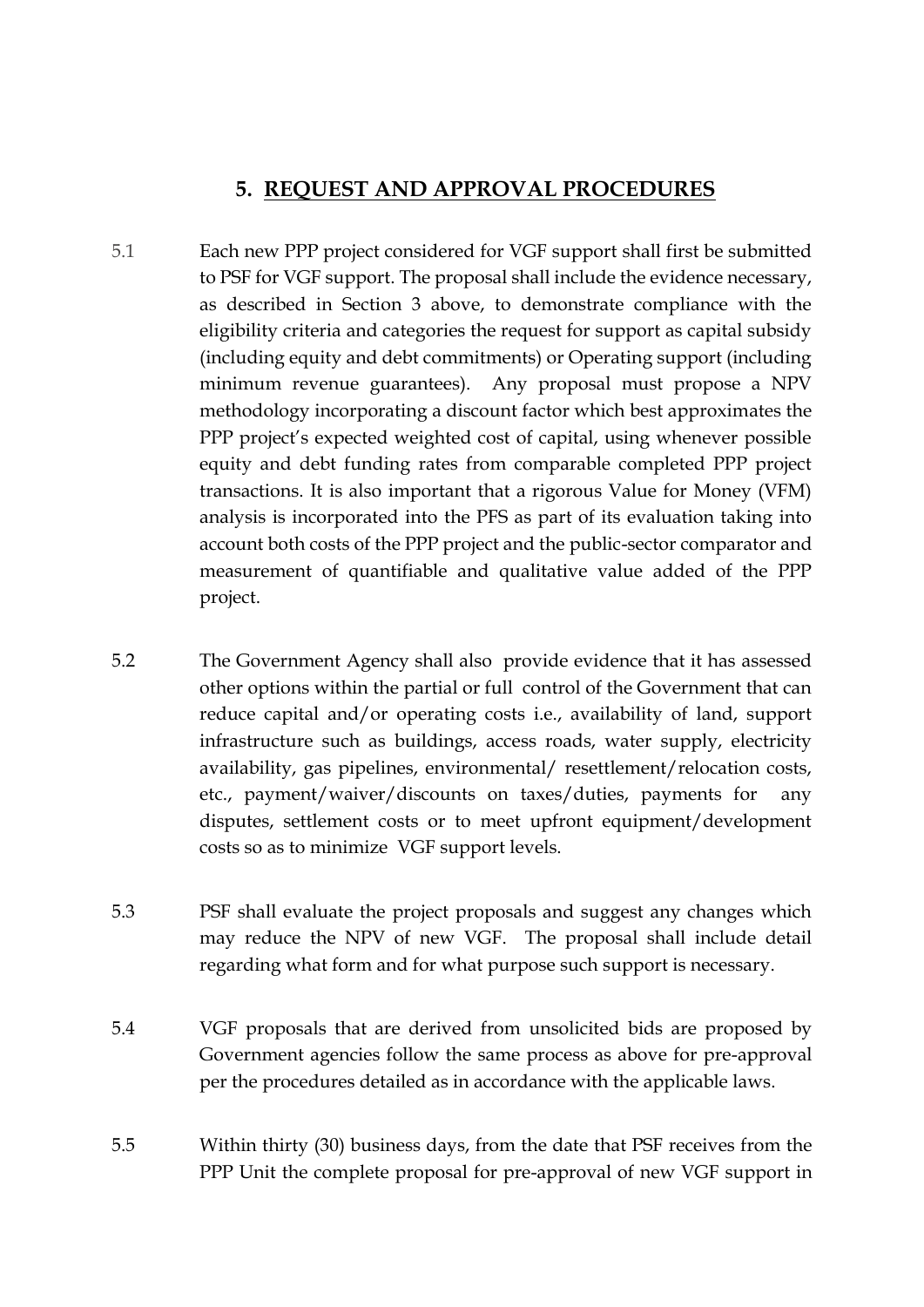accordance with issued instructions, PSF will submit its recommendations on VGF support to the PPP Unit which will submit them to the PPP Policy Board. The PPP Policy Board shall decide on pre-approving all, part or none of the new VGF requested by the Agency. In all cases, the PPP Policy Board shall have given its pre-approval decision on new VGF support for a specific project based on the estimate in the PFS before the Government Agency launches a PPP competitive bidding procurement procedure.

- 5.6 PSF may extend this period if the information or evidence included in the proposal for pre-approval is incomplete, insufficient or unable to be verified and PSF has issued a letter to the Government Agency requesting specific additional information. The decision of the Board shall be based on its assessment of whether:
	- (i) The PPP project is eligible in accordance with these eligibility criteria;
	- (ii) The assumptions made about net economic benefits, true cost, cost recovery amounts, affordable tariffs and/or the unitary payment are fair and reasonable; and
	- (iii) PSF has sufficient uncommitted funds to honor the VGF timing and amount of the disbursements set out in the proposal.
- 5.7 The PPP policy Board's decision will be communicated to the Agency and will include its calculation of the present value of the VGF support preapproved for the PPP project.
- 5.8 In the event PSF subsequently declines new VGF support for specific reasons, Government Agency shall refer the project VGF request through the PPP Unit to the PPP policy Board with the request seeking funds from the existing VGF and providing full details and reasons referenced in Section 4.2 above. The provisions of Sections 5.5, 5.6 and 5.7 shall apply